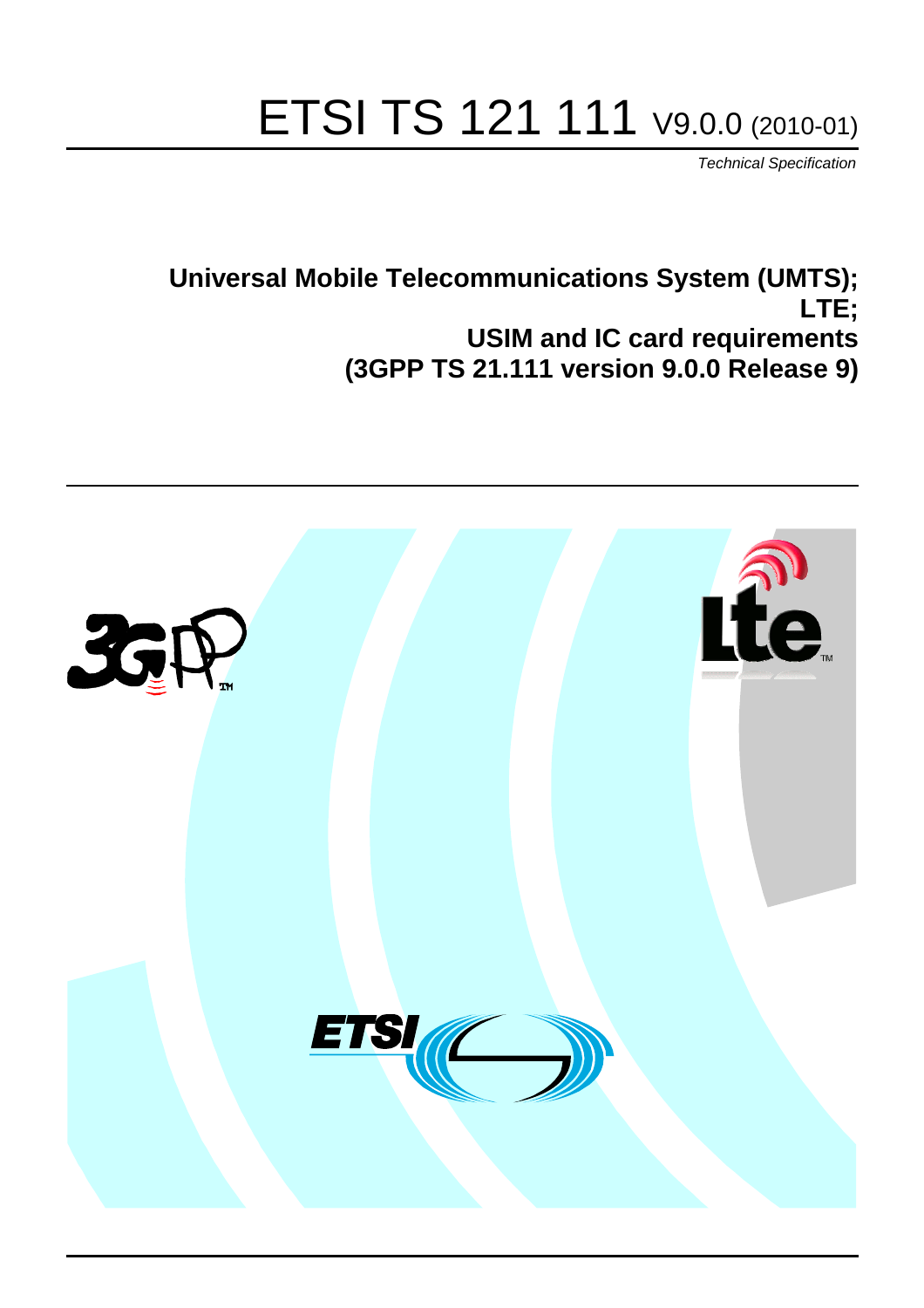Reference RTS/TSGC-0621111v900

> Keywords LTE, UMTS

#### *ETSI*

#### 650 Route des Lucioles F-06921 Sophia Antipolis Cedex - FRANCE

Tel.: +33 4 92 94 42 00 Fax: +33 4 93 65 47 16

Siret N° 348 623 562 00017 - NAF 742 C Association à but non lucratif enregistrée à la Sous-Préfecture de Grasse (06) N° 7803/88

#### *Important notice*

Individual copies of the present document can be downloaded from: [http://www.etsi.org](http://www.etsi.org/)

The present document may be made available in more than one electronic version or in print. In any case of existing or perceived difference in contents between such versions, the reference version is the Portable Document Format (PDF). In case of dispute, the reference shall be the printing on ETSI printers of the PDF version kept on a specific network drive within ETSI Secretariat.

Users of the present document should be aware that the document may be subject to revision or change of status. Information on the current status of this and other ETSI documents is available at <http://portal.etsi.org/tb/status/status.asp>

If you find errors in the present document, please send your comment to one of the following services: [http://portal.etsi.org/chaircor/ETSI\\_support.asp](http://portal.etsi.org/chaircor/ETSI_support.asp)

#### *Copyright Notification*

No part may be reproduced except as authorized by written permission. The copyright and the foregoing restriction extend to reproduction in all media.

> © European Telecommunications Standards Institute 2010. All rights reserved.

**DECT**TM, **PLUGTESTS**TM, **UMTS**TM, **TIPHON**TM, the TIPHON logo and the ETSI logo are Trade Marks of ETSI registered for the benefit of its Members.

**3GPP**TM is a Trade Mark of ETSI registered for the benefit of its Members and of the 3GPP Organizational Partners. **LTE**™ is a Trade Mark of ETSI currently being registered

for the benefit of its Members and of the 3GPP Organizational Partners.

**GSM**® and the GSM logo are Trade Marks registered and owned by the GSM Association.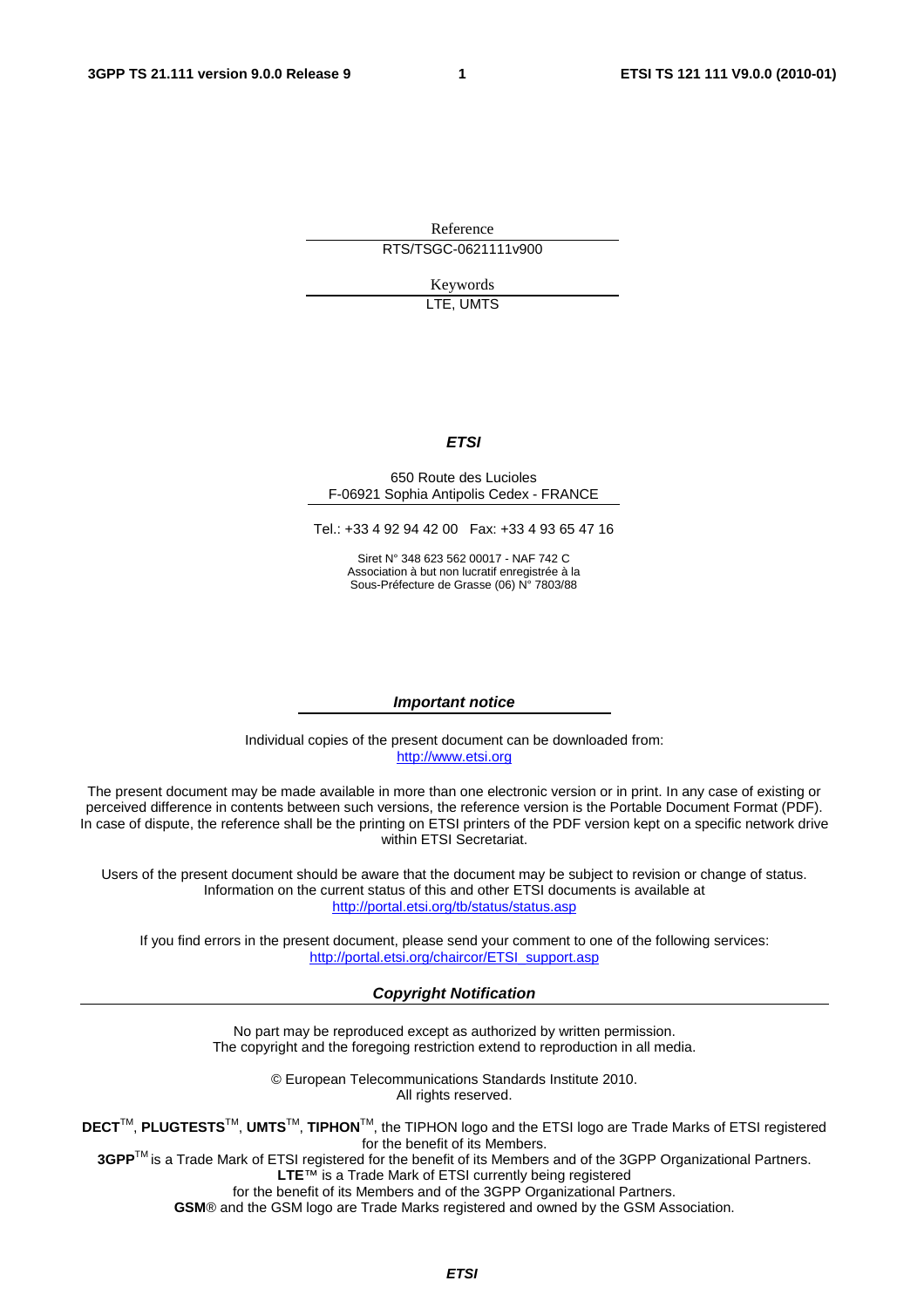# Intellectual Property Rights

IPRs essential or potentially essential to the present document may have been declared to ETSI. The information pertaining to these essential IPRs, if any, is publicly available for **ETSI members and non-members**, and can be found in ETSI SR 000 314: *"Intellectual Property Rights (IPRs); Essential, or potentially Essential, IPRs notified to ETSI in respect of ETSI standards"*, which is available from the ETSI Secretariat. Latest updates are available on the ETSI Web server ([http://webapp.etsi.org/IPR/home.asp\)](http://webapp.etsi.org/IPR/home.asp).

Pursuant to the ETSI IPR Policy, no investigation, including IPR searches, has been carried out by ETSI. No guarantee can be given as to the existence of other IPRs not referenced in ETSI SR 000 314 (or the updates on the ETSI Web server) which are, or may be, or may become, essential to the present document.

### Foreword

This Technical Specification (TS) has been produced by ETSI 3rd Generation Partnership Project (3GPP).

The present document may refer to technical specifications or reports using their 3GPP identities, UMTS identities or GSM identities. These should be interpreted as being references to the corresponding ETSI deliverables.

The cross reference between GSM, UMTS, 3GPP and ETSI identities can be found under [http://webapp.etsi.org/key/queryform.asp.](http://webapp.etsi.org/key/queryform.asp)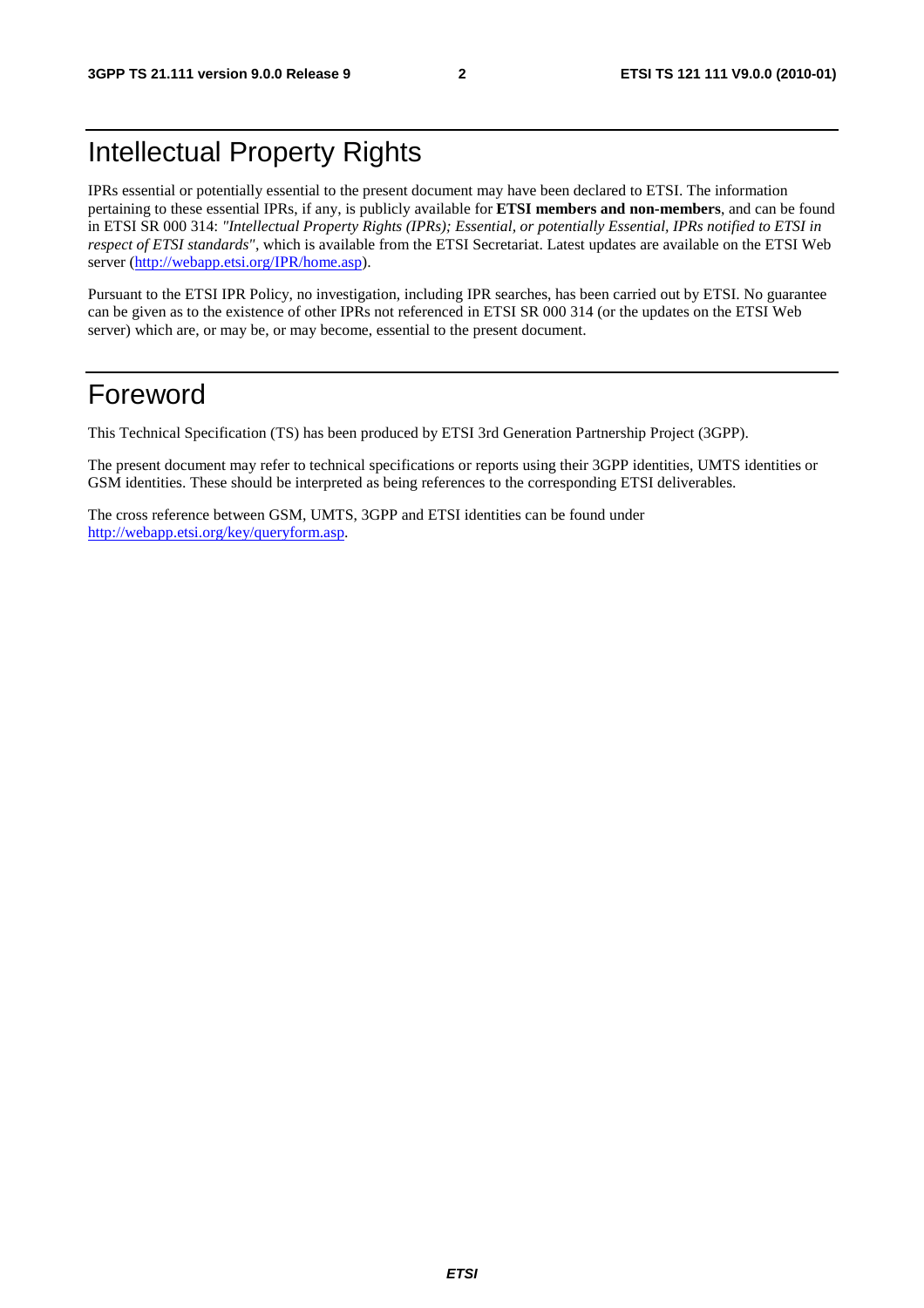$\mathbf{3}$ 

# Contents

| 1                                                  |  |  |  |  |  |  |
|----------------------------------------------------|--|--|--|--|--|--|
| 2<br>2.1<br>2.2                                    |  |  |  |  |  |  |
| 3<br>3.1<br>3.2<br>3.3                             |  |  |  |  |  |  |
| $\overline{4}$                                     |  |  |  |  |  |  |
| 5<br>5.1<br>5.2<br>5.3<br>5.4<br>5.5<br>5.6<br>5.7 |  |  |  |  |  |  |
| 6<br>6.1<br>6.2                                    |  |  |  |  |  |  |
| 7<br>7.1<br>7.2<br>7.3<br>7.4<br>7.5               |  |  |  |  |  |  |
| 8<br>8.1<br>8.2<br>9                               |  |  |  |  |  |  |
| 9.1                                                |  |  |  |  |  |  |
| 10<br>10.1<br>10.2<br>10.2.1                       |  |  |  |  |  |  |
| 10.2.2<br>10.2.3<br>10.2.4<br>10.2.5<br>10.2.6     |  |  |  |  |  |  |
| 10.2.7<br>10.3<br>10.4                             |  |  |  |  |  |  |
| 11<br>11.1<br>11.2                                 |  |  |  |  |  |  |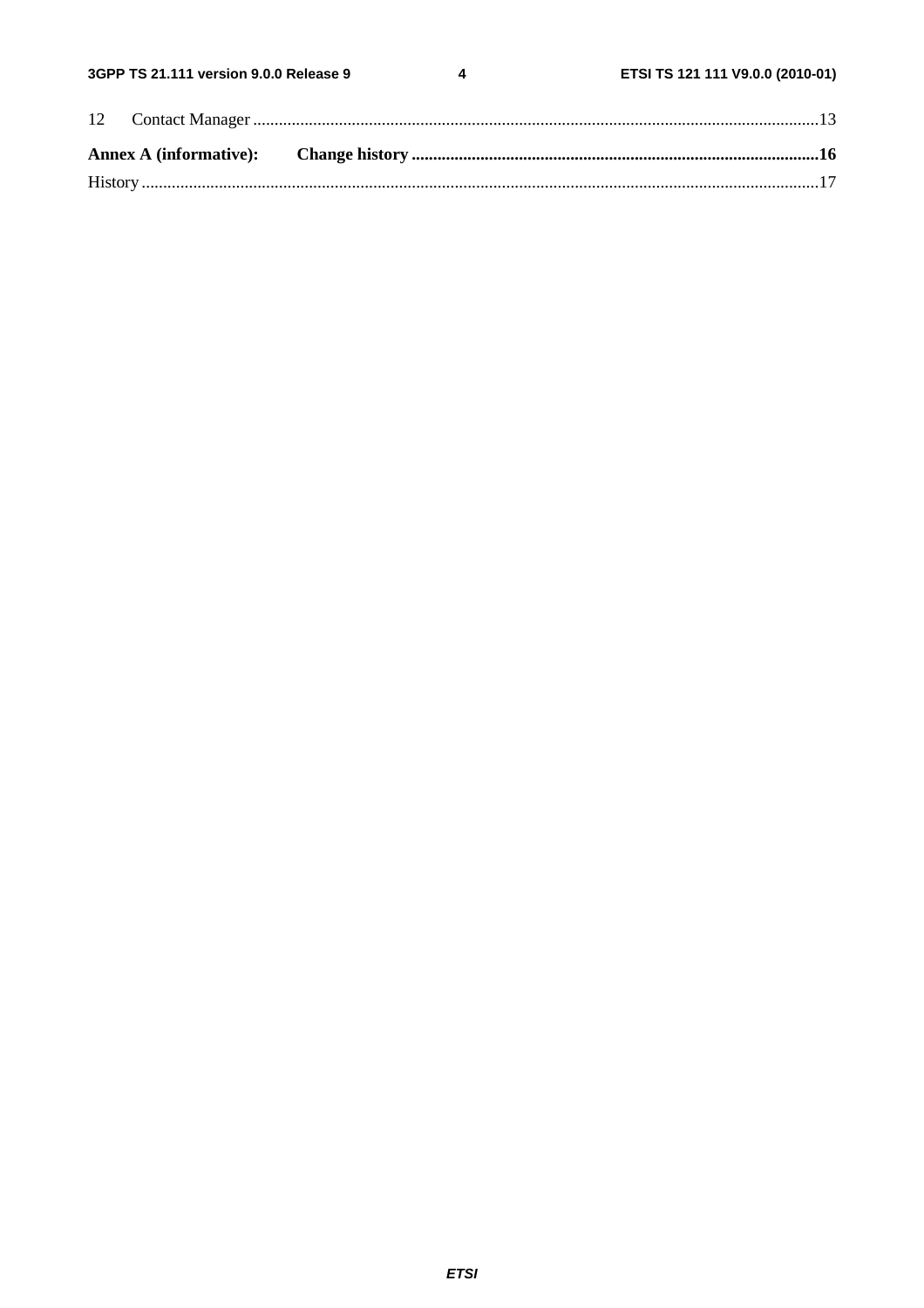# Foreword

This Technical Specification has been produced by the 3GPP.

The contents of the present document are subject to continuing work within the TSG and may change following formal TSG approval. Should the TSG modify the contents of this TS, it will be re-released by the TSG with an identifying change of release date and an increase in version number as follows:

Version x.y.z

where:

- x the first digit:
	- 1 presented to TSG for information;
	- 2 presented to TSG for approval;
	- 3 or greater indicates TSG approved document under change control.
- y the second digit is incremented for all changes of substance, i.e. technical enhancements, corrections, updates, etc.
- z the third digit is incremented when editorial only changes have been incorporated in the document.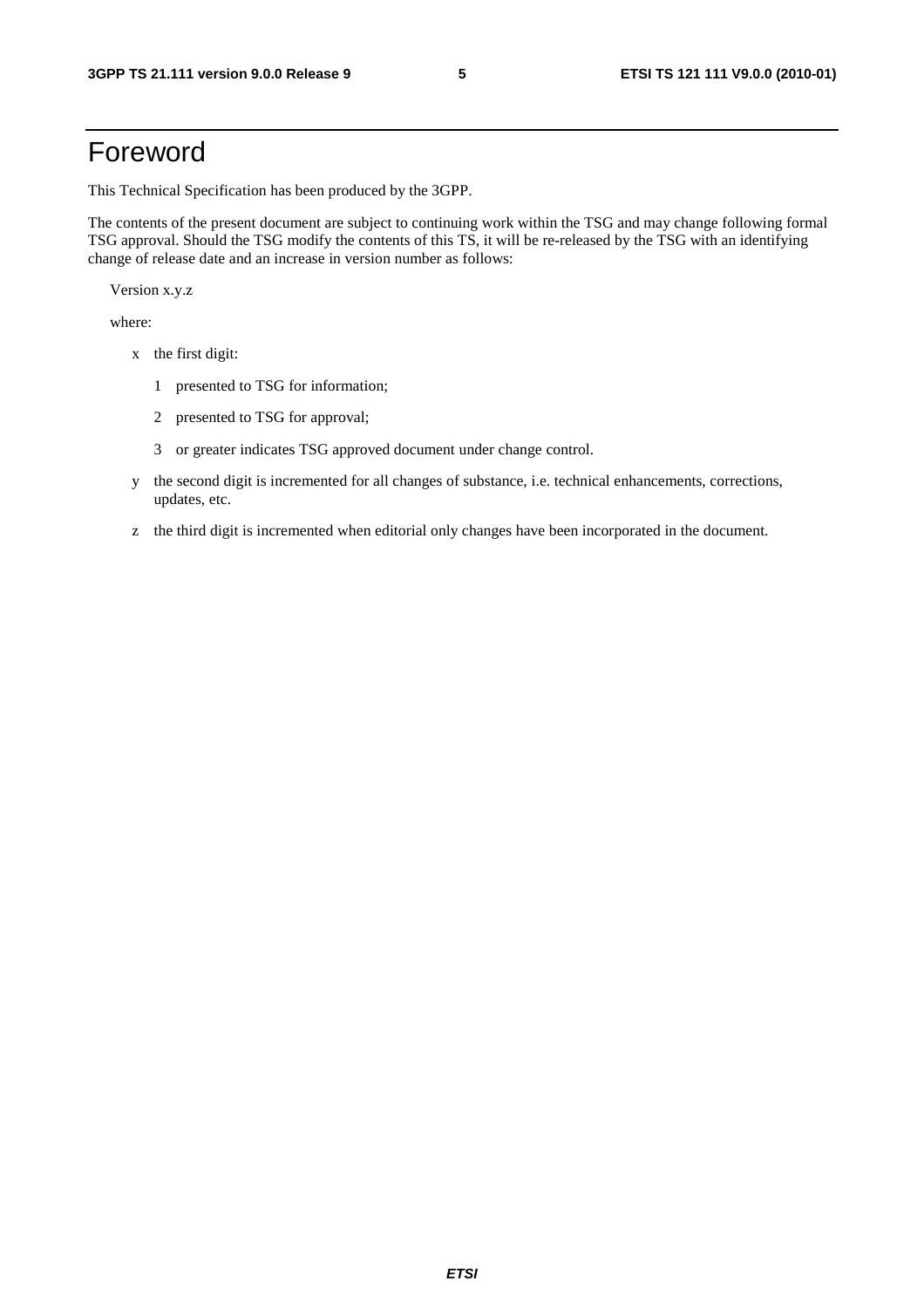### 1 Scope

This document defines the requirements of the USIM (Universal Subscriber Identity Module) and the IC card for 3G (UICC). These are derived from the service and security requirements defined in TS 22.100 [1] and TS 22.101 [2]. The USIM is a 3G application on an IC card. It inter-operates with a 3G terminal and provides access to 3G services. This document is intended to serve as a basis for the detailed specification of the USIM and the UICC, and the interface to the 3G terminal.

# 2 References

### 2.1 Normative references

The following documents contain provisions which, through reference in this text, constitute provisions of the present document.

- References are either specific (identified by date of publication, edition number, version number, etc.) or non-specific.
- For a specific reference, subsequent revisions do not apply.
- For a non-specific reference, the latest version applies. In the case of a reference to a 3GPP document (including a GSM document), a non-specific reference implicitly refers to the latest version of that document in the same Release as the present document.
- [1] 3GPP TS 22.100 v3.x.x: "UMTS phase 1" (Release 99).
- [2] 3GPP TS 22.101: "Service principles".
- [3] 3GPP TS 31.101: "UICC-Terminal Interface; Physical and Logical Characteristics".
- [4] Void.
- [5] ETSI TS 101 220: "ETSI Numbering System for AIDs".
- [6] 3GPP TS 31.111: "USIM Application Toolkit (USAT)".
- [7] 3GPP TS 33.102: "3G Security: Security Architecture".
- [8] 3GPP TS 51.011, Rel-4: "Specification of the Subscriber Identity Module Mobile Equipment (SIM - ME) interface".
- [9] Void.
- [10] **Void.**
- [11] ISO/IEC 7816-3: "Information technology Identification cards Integrated circuit(s) cards with contacts - Part 3: Electronic signals and transmission protocols".
- [12] ISO/IEC 7816-4: "Identification cards Integrated circuit cards, Part 4: Organization, security and commands for interchange".
- [13] **Void.**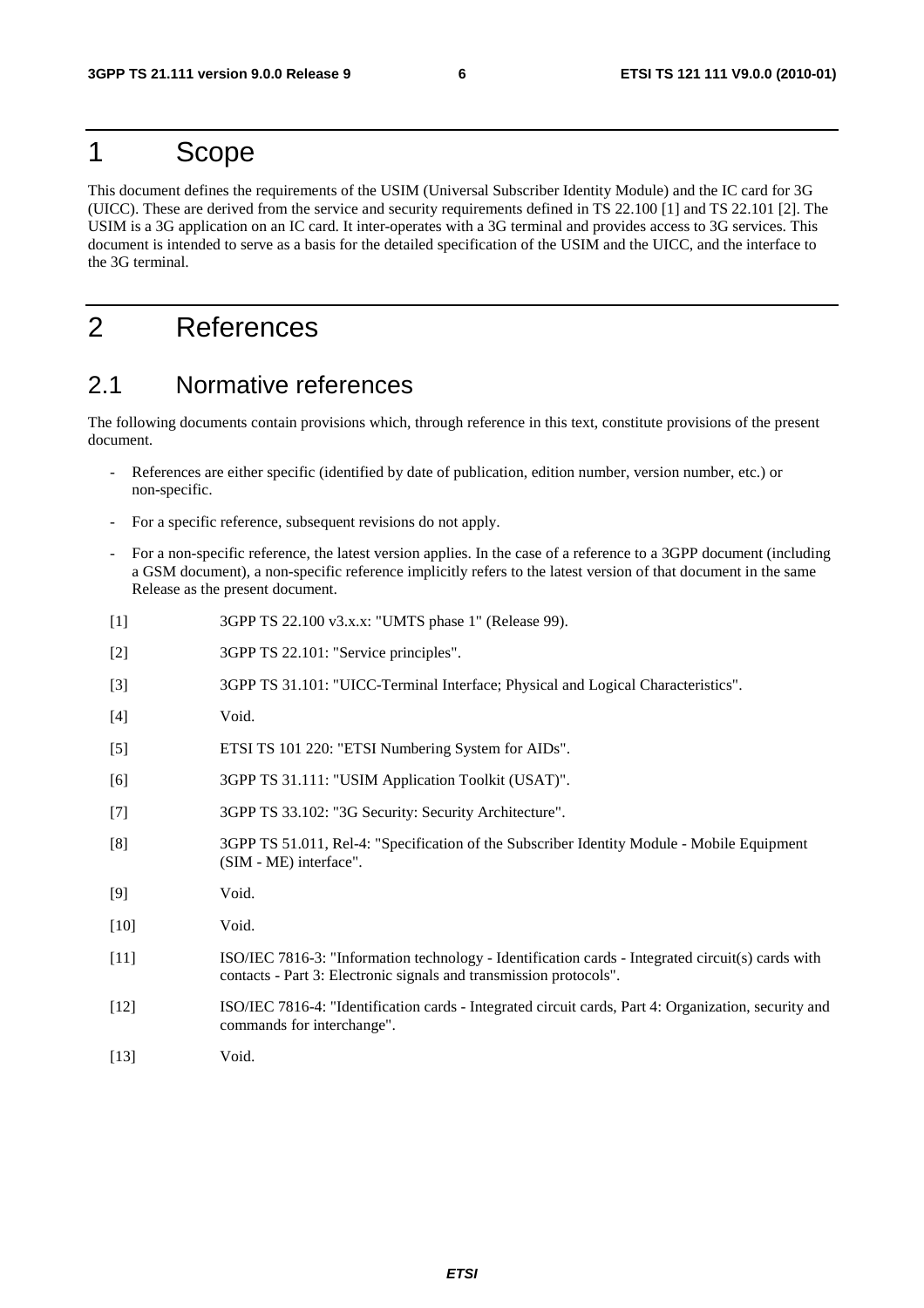### 2.2 Void

# 3 Definitions, symbols and abbreviations

### 3.1 Definitions

For the purposes of the present document, the following definitions apply:

### 3.2 Void

### 3.3 Abbreviations

For the purposes of the present document, the following abbreviations apply:

| <b>ADN</b>  | <b>Abbreviated Dialling Number</b>              |
|-------------|-------------------------------------------------|
| <b>ATR</b>  | Answer To Reset                                 |
| DF          | Dedicated File                                  |
| EF          | Elementary File                                 |
| <b>ICC</b>  | <b>Integrated Circuit Card</b>                  |
| IK          | Integrity Key                                   |
| <b>IMSI</b> | <b>International Mobile Subscriber Identity</b> |
| <b>ME</b>   | Mobile Equipment                                |
| MF          | Master File                                     |
| <b>PIN</b>  | Personal Identification Number                  |
| <b>PPS</b>  | Protocol and Parameter Selection                |
| <b>SIM</b>  | <b>Subscriber Identity Module</b>               |
| <b>USIM</b> | Universal Subscriber Identity Module            |
|             |                                                 |

# 4 General requirements

The UICC shall be a removable hardware module. The USIM on a UICC shall contain an identity which unambiguously identifies a subscriber.

For access to 3G services, a UICC containing a valid USIM shall be present at all times, other than for emergency calls.

The specifications shall support the security requirements as defined in 3GPP TS 33.102 [7].

The USIM shall provide storage for subscription and subscriber related information.

The UICC/USIM may also contain applications which use the features defined in the USIM Application Toolkit specification 3GPP TS 31.111 [6].

# 5 Security requirements

The USIM shall be used to provide security features. If the UICC is removed from the 3G terminal, the service shall be terminated immediately. The functions of the USIM include authenticating itself to the network and vice versa, authenticating the user and providing additional security functions as defined in 3GPP TS 33.102 [7].

The USIM shall be unambiguously identified.

Means shall be provided to prevent fraudulent use of stolen UICCs.

It shall not be possible to access data intended for USIM internal use, e.g. authentication keys.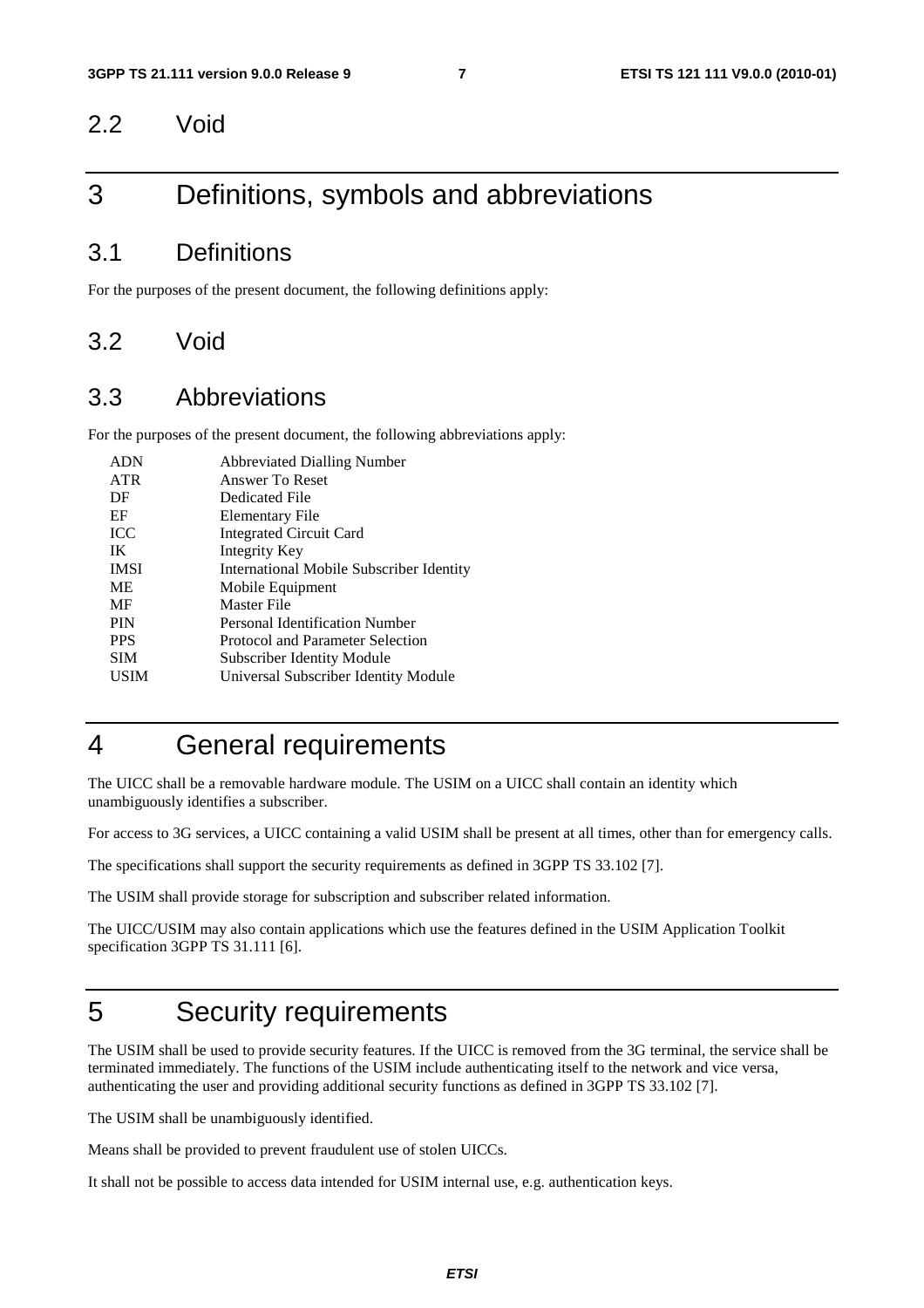Further details of the following requirements are given in 3GPP TS 33.102 [7].

#### 5.1 File access conditions

Actions, such as READ, UPDATE on UICC data shall be controlled by access conditions. These shall be satisfied prior to the action being performed.

Since a UICC may contain multiple (3G and non-3G) applications, a flexible method of controlling file access shall be provided.

### 5.2 User authentication

The USIM shall support means to authenticate the user, to provide, for example, protection against the use of stolen cards. For the USIM, authentication shall be performed by the verification of a numeric PIN of four (4) to eight (8) decimal digits.

A function to disable user authentication may exist which may be inhibited by the application provider, in which case the user shall always use the PIN. Otherwise, the user may decide whether or not to make use of the user authentication function. If disabled, the user authentication function remains disabled until the user specifically re-enables it.

Following correct PIN presentation, the ME may perform functions and actions on USIM data, which are protected by the relevant access condition.

If an incorrect PIN is entered, an indication shall be given to the user. After three (3) consecutive incorrect entries the relevant PIN is blocked, i.e. functions and actions on data protected by the access condition shall no longer be possible, even if between attempts the UICC has been removed, the USIM has been deselected or the ME has been switched off. Once a PIN is blocked, further PIN verifications shall be denied.

The USIM shall support a mechanism for unblocking a blocked PIN. Unblocking of a PIN is performed by using the relevant PIN Unblocking Key.

PINs, but not Unblock PINs, shall be changeable by the user following correct entry of either the current PIN or Unblock PIN.

The Unblock PIN shall consist of eight (8) decimal digits and shall not be changeable by the user. If an incorrect Unblock PIN is presented, an indication shall be given to the user. After ten (10) consecutive incorrect entries, the Unblock PIN shall be blocked, even if between attempts the UICC has been removed, the USIM has been deselected or the ME has been switched off. Unblocking of a blocked PIN shall not be possible.

It shall not be possible to read PINs or Unblock PINs.

### 5.3 User data stored in ME

Subject to the exception below, all user related information transferred into the ME during network operations shall be deleted from the ME after removal of the UICC, deselection of the USIM, deactivation of the ME, or following an electrical reset of the UICC. This includes any data that was transferred to the ME by USIM Application Toolkit commands.

User related security codes such as PIN and Unblock PIN may only be stored by the ME during the procedures involving such a code and shall be discarded by the ME immediately after completion of the procedure.

Optionally, an ME may retain some less security-sensitive data at UICC removal, USIM deselection or ME switch-off. Such data are e.g. SMS, ADN/SSC, FDN/SSC, LND. These data, when stored in the ME, shall only be readable/retrievable if the same USIM is reactivated (as determined by the IMSI). If the IMSI is retained in the ME for this purpose, it shall be stored securely and shall not be able to be read out.

### 5.4 Authentication

A means shall be specified to mutually authenticate the USIM and the network by showing knowledge of a secret key K which is shared between and available only to the USIM and in the user's Home Environment. The method is composed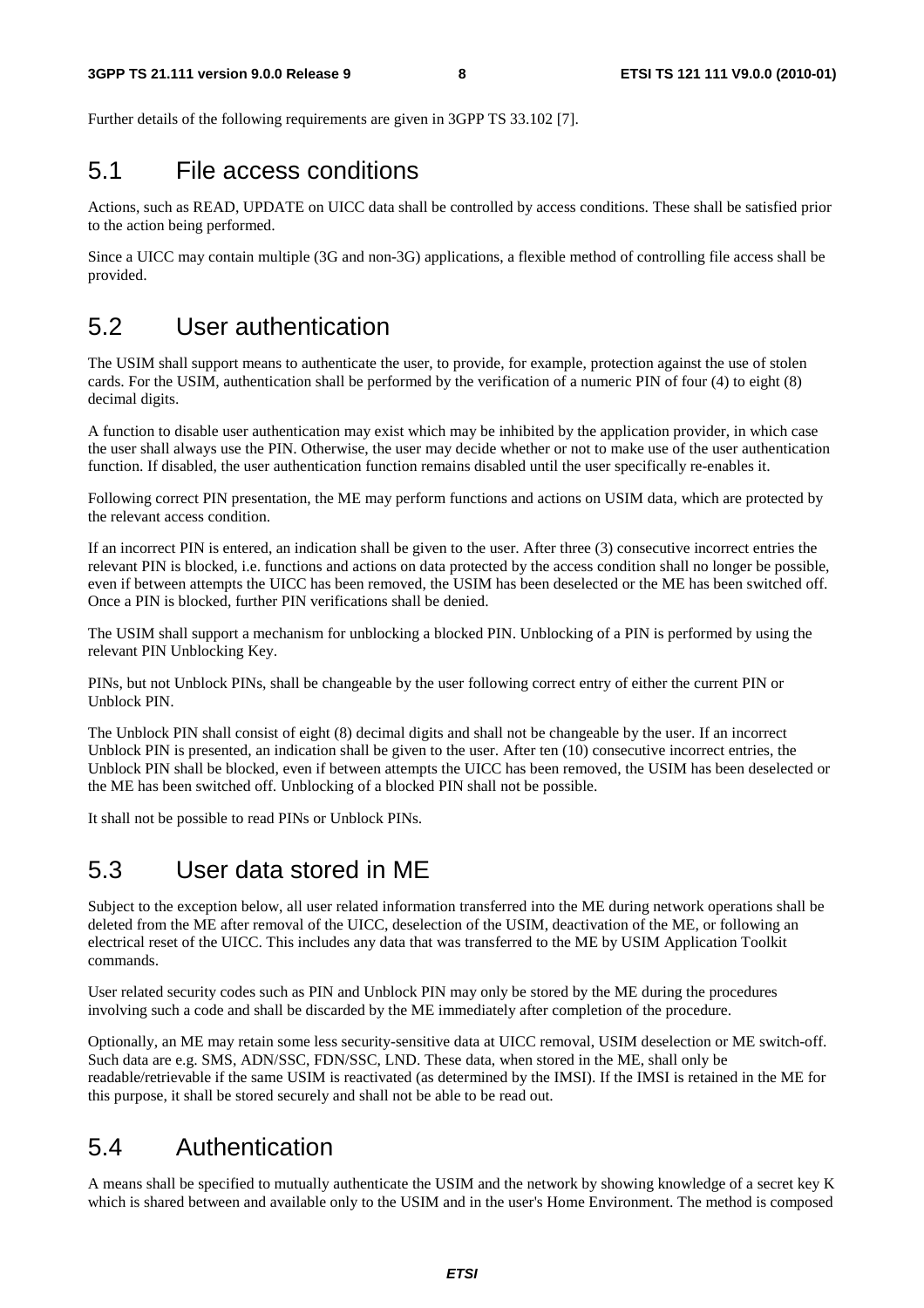of a challenge/response and key establishment protocol combined with a sequence number-based one-pass protocol for network authentication.

### 5.5 Data integrity of signalling elements

Some signalling information elements are considered sensitive and must be integrity protected. An integrity function shall be applied on certain signalling information elements transmitted between the ME and the network.

The 3GPP Integrity Algorithm (UIA) is used with an Integrity Key (IK) to compute a message authentication code for a given message. The setting of IK is triggered by the authentication procedure. IK shall be stored on the USIM.

### 5.6 User identity confidentiality

A mechanism shall be specified to provide user identity confidentiality by means of a temporary identity.

### 5.7 Length of security parameters

In order to allow for enhancements of the security level in 3G, the following requirements shall be covered:

- all security-related parameters for 3G shall be accompanied by a length indicator;
- the USIM shall support variable-length security parameters.

If the USIM supports the GSM security mechanisms in addition to 3G security, fixed length security parameters according to 3GPP TS 51.011 [8] shall be supported in addition.

# 6 Logical issues

### 6.1 Application selection

In a multiapplication environment, a flexible application selection method is required. The application identifier defined in ETSI TS 101 220 [5] should be used for application selection. Direct application selection, including selection by partial DF name and the  $EF_{DR}$  concept of ISO/IEC 7816-4 [12] shall be followed. In particular, a mechanism for the ME and the UICC shall be specified in order to allow the user, when the ME is in idle mode, to select and activate one application amongst those which are available and supported by the ME (this will permit the user to choose, for instance, between 2 different USIM applications). At switch on, the last active USIM shall be automatically selected. The last active USIM shall be stored on the UICC. By default if there is no last active USIM defined in the UICC, the user shall be able to select the active USIM amongst those available on the UICC.

### 6.2 Simultaneous access

A mechanism shall be specified for simultaneous access to several files or applications.

# 7 Service Requirements

### 7.1 Void

#### 7.2 Data transfer

A mechanism allowing highly secure transfer of applications and/or associated data to/from the UICC/USIM shall be specified in line with the requirements in 3GPP TS 22.101 [2]. This requires a secure transfer mechanism.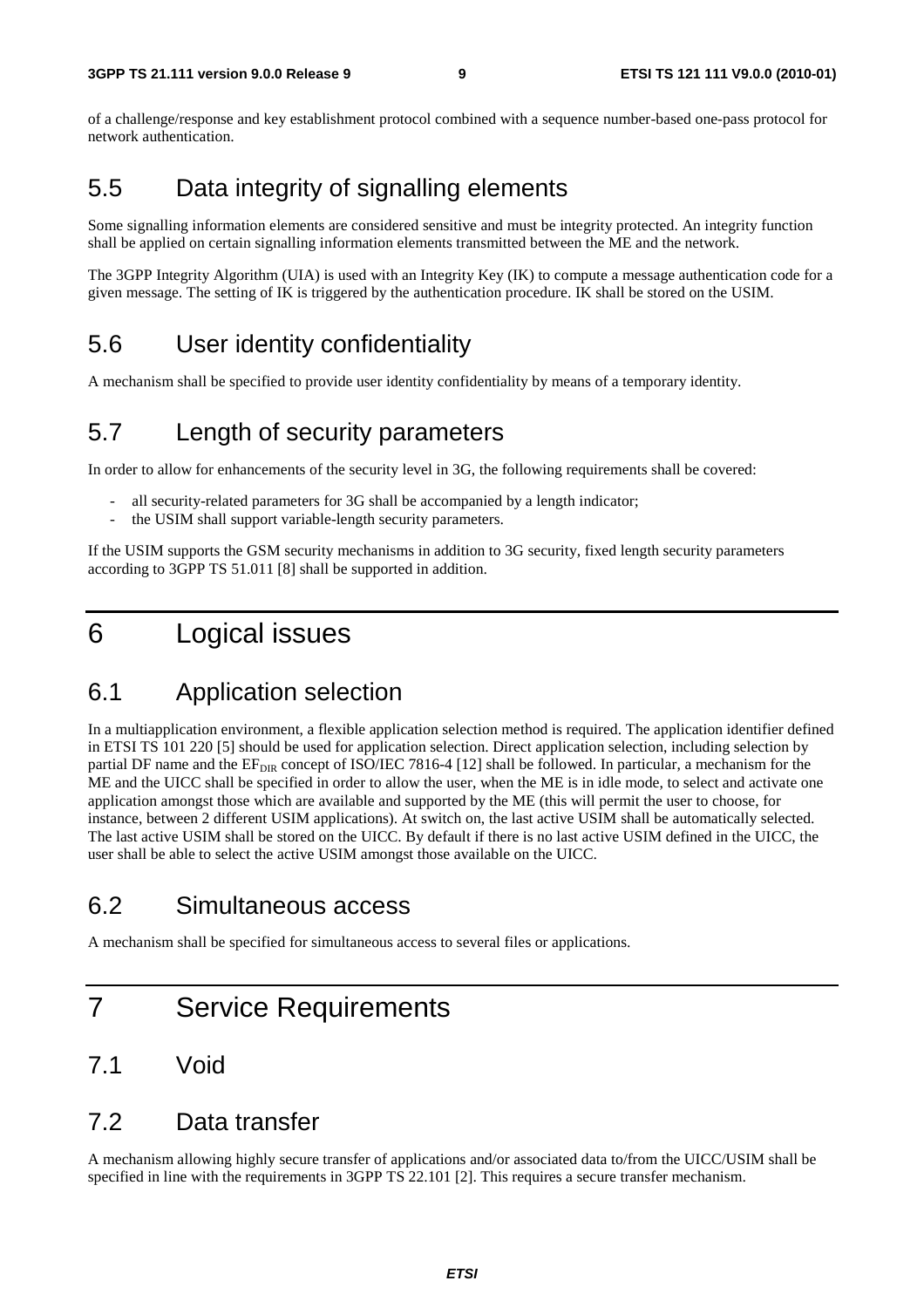# 7.3 Application execution environment

An application execution environment may exist on the UICC/USIM which includes functionality defined in 3GPP TS 31.111 [6].

# 7.4 Profile exchange

A mechanism for the ME, the USIM and the network to exchange service capabilities shall be specified. The following exchange of service capabilities may occur:

- ME services capabilities may be provided to the USIM/UICC;
- USIM/UICC services capabilities may be provided to the ME (and thus potentially to the network);
- network services capabilities may be provided to the USIM/UICC via the ME.

# 7.5 Version identification

A means for identification of the version of the USIM shall be provided.

8 Physical Characteristics

The physical characteristics shall be in accordance with the specifications in 3GPP TS 31.101 [3].

- 8.1 Void
- 8.2 Void

# 9 Electrical characteristics and transmission protocols

Electronic signals and transmission protocols shall be in accordance with the specifications in 3GPP TS 31.101 [3].

The electrical specifications shall at least cover the 1.8V and 3V voltage ranges as specified in 3GPP TS 31.101 [3]. Lower voltages may be added in the future. 3G terminals shall not support 5V on the ME-UICC interface. Both ME and UICC shall support operational class indication as defined in ISO/IEC 7816-3 [11].

Both ME and UICC shall support at least two voltage classes.

Both UICC and ME shall support PPS as defined in ISO/IEC 7816-3 [11] with at least the values defined in 3GPP TS 31.101 [3].

The ME shall have the capabilities of initiating a warm reset as defined in ISO/IEC 7816-3 [11]. The UICC shall support warm reset as defined in ISO/IEC 7816-3 [11].

NOTE: The warm reset is used during a session when there is a need to restart the USIM due to internal modifications of data caused by user actions or network data downloading.

The UICC may indicate in the ATR to the warm reset that the specific mode is entered automatically, using the parameters that were used prior to the warm reset. In case of a cold reset, the UICC shall enter the negotiable mode.

In addition to the T=0 protocol which is mandatory for the UICC and the ME, the T=1 protocol shall be mandatory for the ME. It is optional for the UICC.

The speed enhancement as specified in 3GPP TS 31.101 [3] shall be supported by both the ME and the UICC.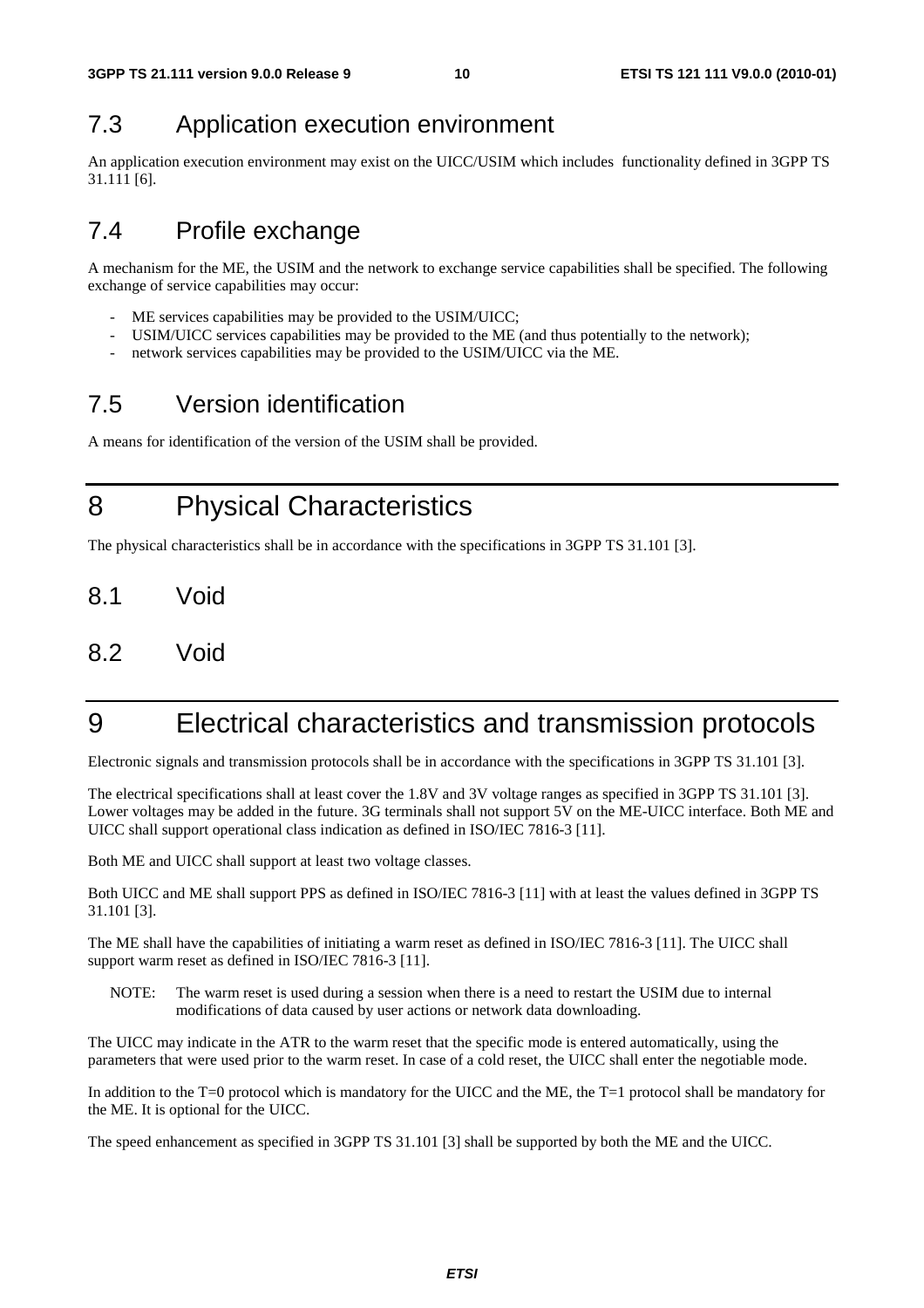### 9.1 Void

# 10 Contents of the Elementary Files

### 10.1 USIM information storage requirements

The USIM shall contain information elements for 3G network operations. The USIM may contain information elements related to the subscriber, 3G services and home environment or service provider related information.

The UICC shall provide storage capability for the following:

- UICC related information:
	- IC card identification: a number uniquely identifying the UICC and the card issuer;
	- Preferred language(s);
	- Directory of applications.
	- USIM related information:
		- Administrative information: indicates mode of operation of the USIM, e.g. normal, type approval;
		- USIM service table: indicates which optional services are provided by the USIM;
		- IMSI:
		- Language indication;
		- Location information:
		- Cipher key (Kc) and cipher key sequence number;
		- Access control class(es);
		- Forbidden PLMNs;
		- Ciphering Key for GPRS;
		- GPRS location information:
		- Cell Broadcast related information:
		- Emergency call codes;
		- Phone numbers (ADN, FDN, SDN);
		- Short messages and related parameters;
		- Capability and Configuration parameters;
		- Higher Priority PLMN search period;
		- list of carrier frequencies to be used for cell selection.
	- Information accessible to the USIM and other applications:
		- ADN.

In addition, the USIM shall manage and provide storage for the following information in accordance with the security requirements of clause 5:

- PIN:
- PIN enabled/disabled indicator;
- PIN error counter:
- Unblock PIN;
- Unblock PIN error counter;
- Data integrity keys;
- Subscriber authentication keys.

### 10.2 Phone Book

A Phone Book entry consists of a record in an ADN file and, optionally, additional records which are placed in different EFs. In the latter case, a mechanism shall be defined to link all records in the same Phone Book entry. These features shall be supported by the ME while their support by the UICC is optional.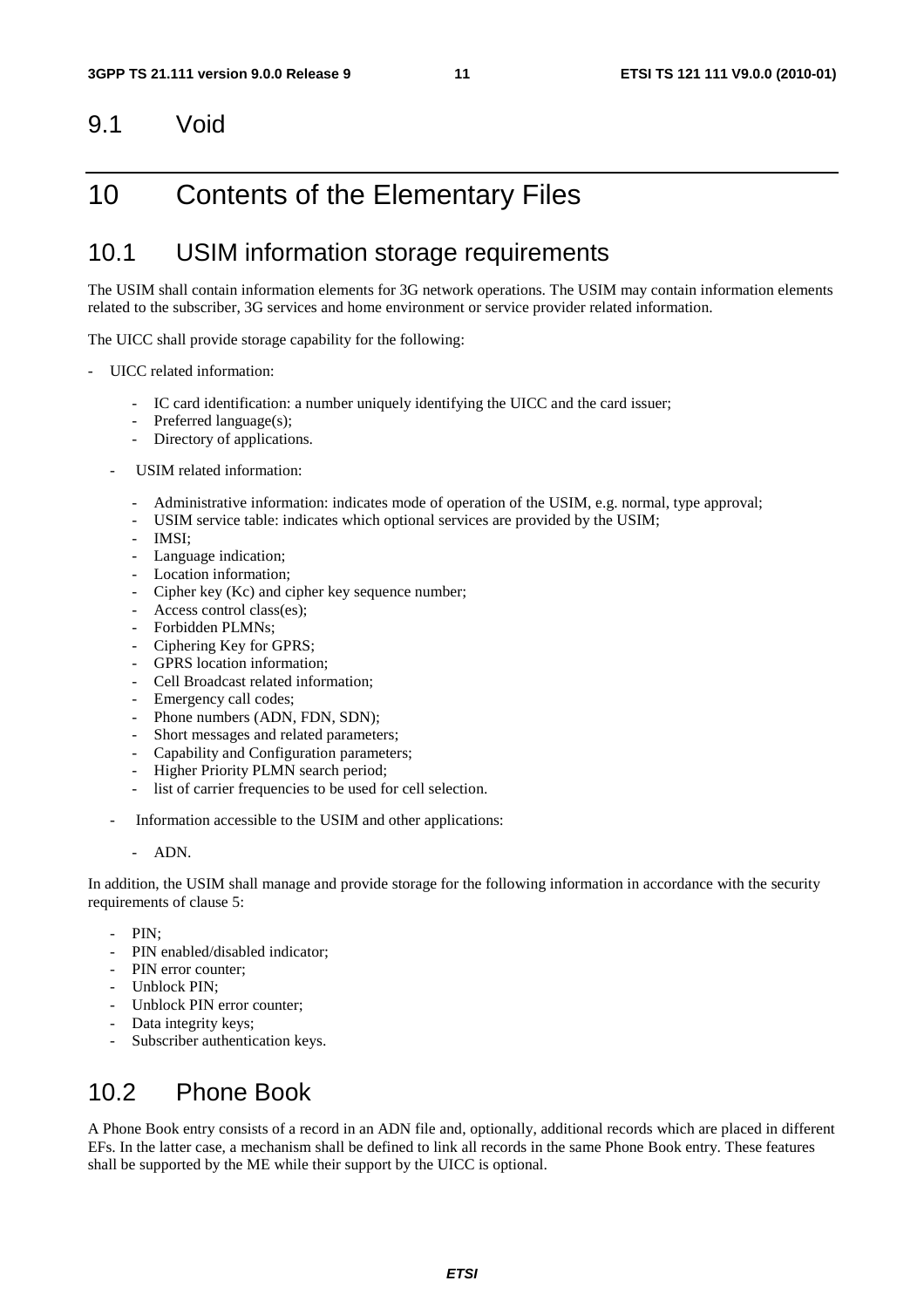#### 10.2.1 Support of two name fields per entry

The support of two name fields per entry shall be specified to allow, for example, for two different representations of the same name (for example, in Japanese characters and in Latin characters).

#### 10.2.2 Support of multiple phone numbers per entry

The support of multiple phone numbers per entry shall be specified, for example, office, home, fax, mobile or pager. In addition to that, information for identifying those attributes are needed.

#### 10.2.3 Support of email address

The support of email addresses linked to Phone Book entries shall be specified. In addition to that, information for identifying these addresses is needed.

#### 10.2.4 Support of user definable groupings

The specification shall support the grouping of Phone Book entries into groups defined by the user, for example, business and private.

#### 10.2.5 Support of hidden entries

The specification shall support means of marking Phone Book entries as "hidden".

#### 10.2.6 Number of entries

The specification shall support storage of at least 500 entries.

#### 10.2.7 Void

### 10.3 Storage of call details

The specification shall support provision of storage for call detail information. The call detail information consists of the following attributes:

mobile terminated calls:

 calling party number, date and time, calling party's name and status of call (i.e. answered or missed), duration;

- mobile originated calls: called party number, date and time, called party's name and duration;
- accumulated duration of preceding calls, separately for mobile originated and mobile terminated calls.

Call detail attributes are optional. A value to mark them as "undefined" shall be available.

NOTE 1: The calling/called party's name may be available from the Phone Book.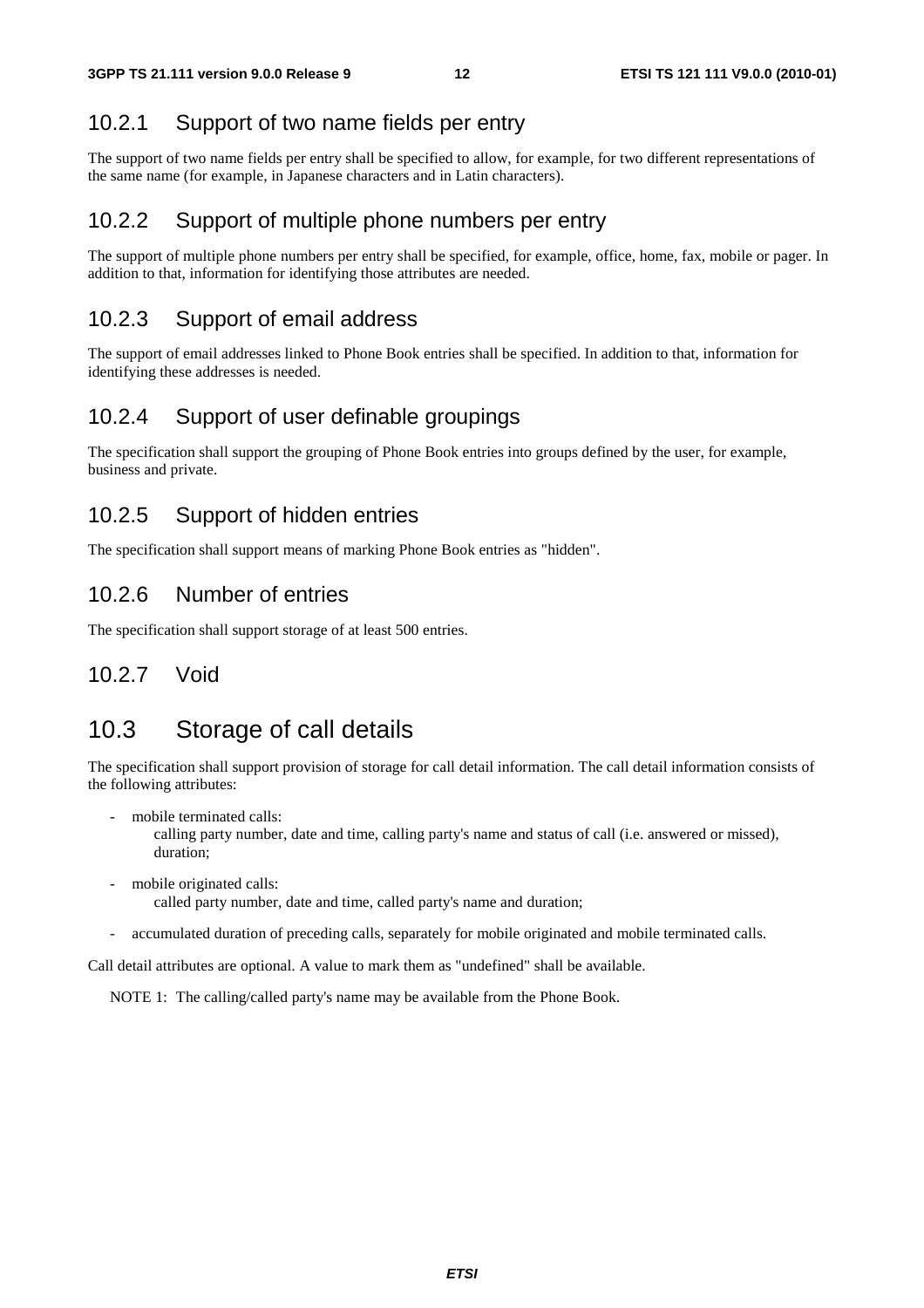#### 10.4 Void

# 11 3G/GSM interworking

#### 11.1 Void

### 11.2 3G subscribers in a GSM network

3GPP TS 22.101 [2] requires that UMTS shall provide some mechanisms which permit UMTS subscribers to roam easily onto pre-UMTS systems and access the services.

Thus, the specification shall allow the UICC to be used with a dual mode (GSM/ 3G) ME and a GSM ME for the provision of GSM service.

# 12 Contact Manager

### 12.1 General

The Contact Manager provides an interface for the management of contact information including rich content without any structural limitations.

There shall be a mechanism for the ME to detect that the UICC containing the Contact Manager has changed. This mechanism may be used by the ME to ask the user whether synchronization of data between the ME and the UICC Contact Manager should occur.

This section defines the functional requirements of the Contact Manager. An ME and a 3GPP application supporting the Contact Manager shall comply with all these requirements.

#### 12.2 Security requirements

The Contact Manager may contain personal information. It shall be possible to restrict the access to this information to authorized users or entities (e.g. by binding the access to the verification of the USIM PIN).

#### 12.4.3 Interworking with the 3G Phone Book

In case both the ME and the 3GPP application support both the 3G Phone Book (i.e. as defined in section 10.2 of the present document) and the Contact Manager the Contact Manager shall be used. There shall be a mechanism for the 3GPP application to indicate the support of the Contact Manager.

#### 12.4.4 Content description

#### 12.4.4.1 Number of contacts

The Contact Manager specification shall not unreasonably restrict the number of contacts.

#### 12.4.4.2 Contact structure

The Contact Manager shall consist of contacts, which are made up of various fields (e.g. phone number, name, photo). A filtering mechanism according to OMA DS Field Filtering shall be supported.

It shall be possible to have several instances of a field in a contact when appropriate (e.g. a contact may have two fax numbers).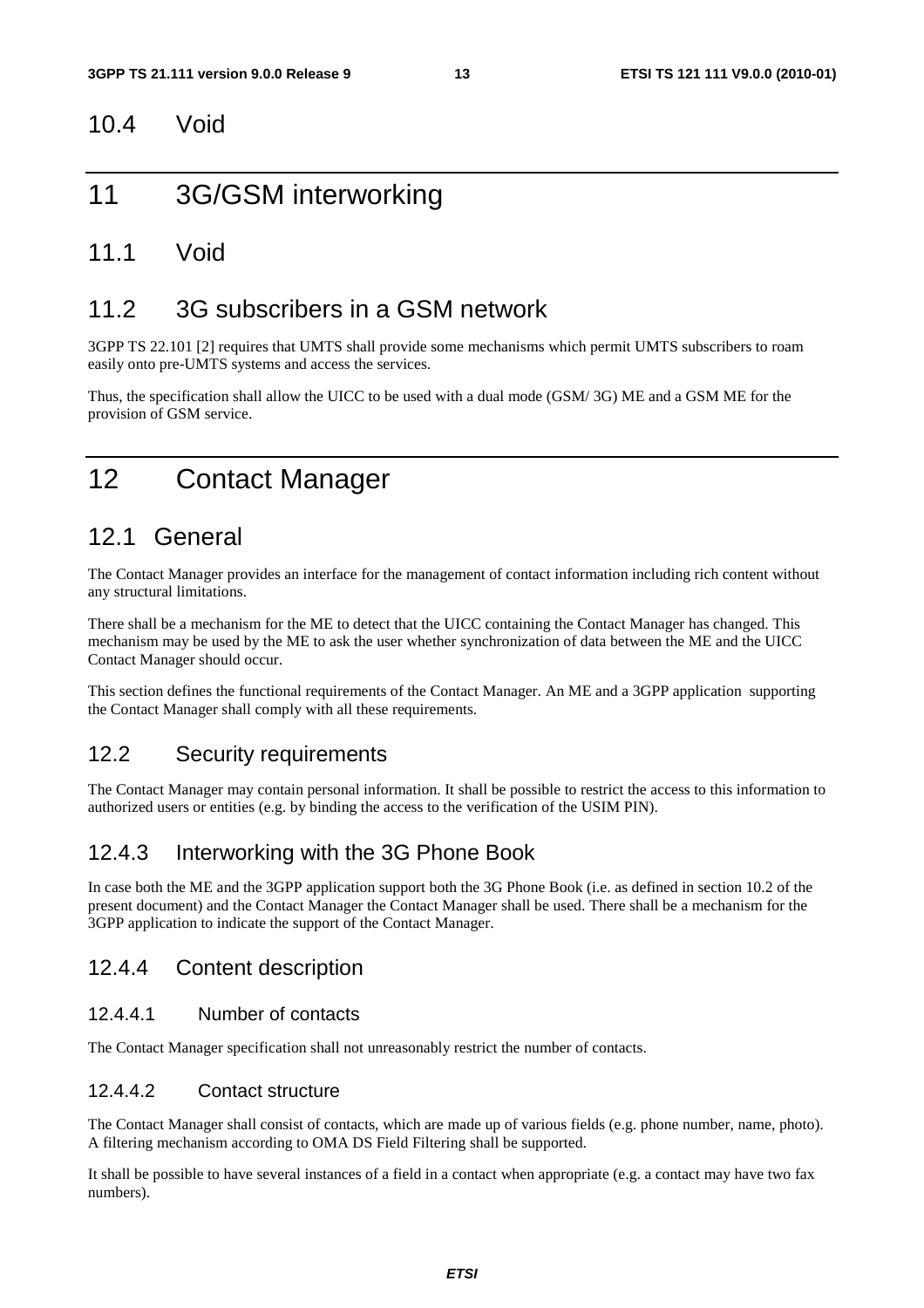An extensible coding scheme shall be defined which allows to describe a contact including all its fields. An existing scheme (e.g. "vcard") shall be used, if appropriate.

A minimum set of field types recognised by the 3GPP application and the ME shall be defined (e.g. name, phone number, URL, Email address, address, sound, pictures, notes).

It shall be possible to store and associate multimedia information (stored on the 3GPP application) with a contact (e.g. photo, logo, video, ring tone, voice tag).

It shall be possible to associate an icon or a label to each contact field type (e.g. associate an icon representing a phone to the number field. "Home address" could be configured as the label of the "mailing address" field type).

It shall be possible to configure the structure and the display order of the contact fields (e.g. first name then Instant Messaging address then number, etc) depending on ME capabilities.

#### 12.4.4.3 Group management

It shall be possible to define new groups (e.g. My Tennis Club).

It shall be possible to pre-define groups (e.g. Friend, Work, Family and VIP).

It shall be possible to store and associate multimedia information (stored on the 3GPP application) with a group (e.g. photo, logo, video, ring tone, icon).

It shall be possible to bind contacts to one or several groups.

#### 12.4.4.4 User Action Management

It shall be possible to configure a list of possible actions that could be proposed to the user when the contact is selected (e.g. Launch Browser, Send SMS, Send MMS, Instant messaging, Make a voice over IP call, Make a video call, Make a conference call, Game player, Send Email).

#### 12.4.5 Interface capabilities description

An external and an internal interface to the Contact Manager shall be defined.

The external interface between the Contact Manager and a UICC external entity, i.e. the ME, shall rely on a transport protocol layer that is independent of the physical interface (i.e. the ISO interface and the new high-speed interface). This is to allow the definition of one solution that can use either the existing ISO interface or the new high-speed interface. The external interface definition shall also ease interfacing the PC applications with the Contact Manager.

Both the ME and the UICC shall be capable of initiating contact information synchronization based on a configurable policy.The internal interface allows other UICC resident applications to access the Contact Manager e.g. through a dedicated API. This enables the creation of additional services utilizing the Contact Manager data and properties. There shall be a mechanism for the user to allow or prevent remote access to the Contact Manager.

The external and internal interface shall provide means to:

- identify Contact Manager capabilities
- perform the following operations on a contact or a group: create, retrieve, modify, delete, search

In addition the internal interface shall provide mechanisms to:

- register/deregister an UICC resident application to the Contact Manager.
- allow a resident UICC application to access Contact Manager data and properties based on user permission.

- allow the Contact Manager to notify events to registered UICC application and to pass event related information when applicable. Events notifying the applications shall include:

- contact information is modified locally
- contact information is modified remotely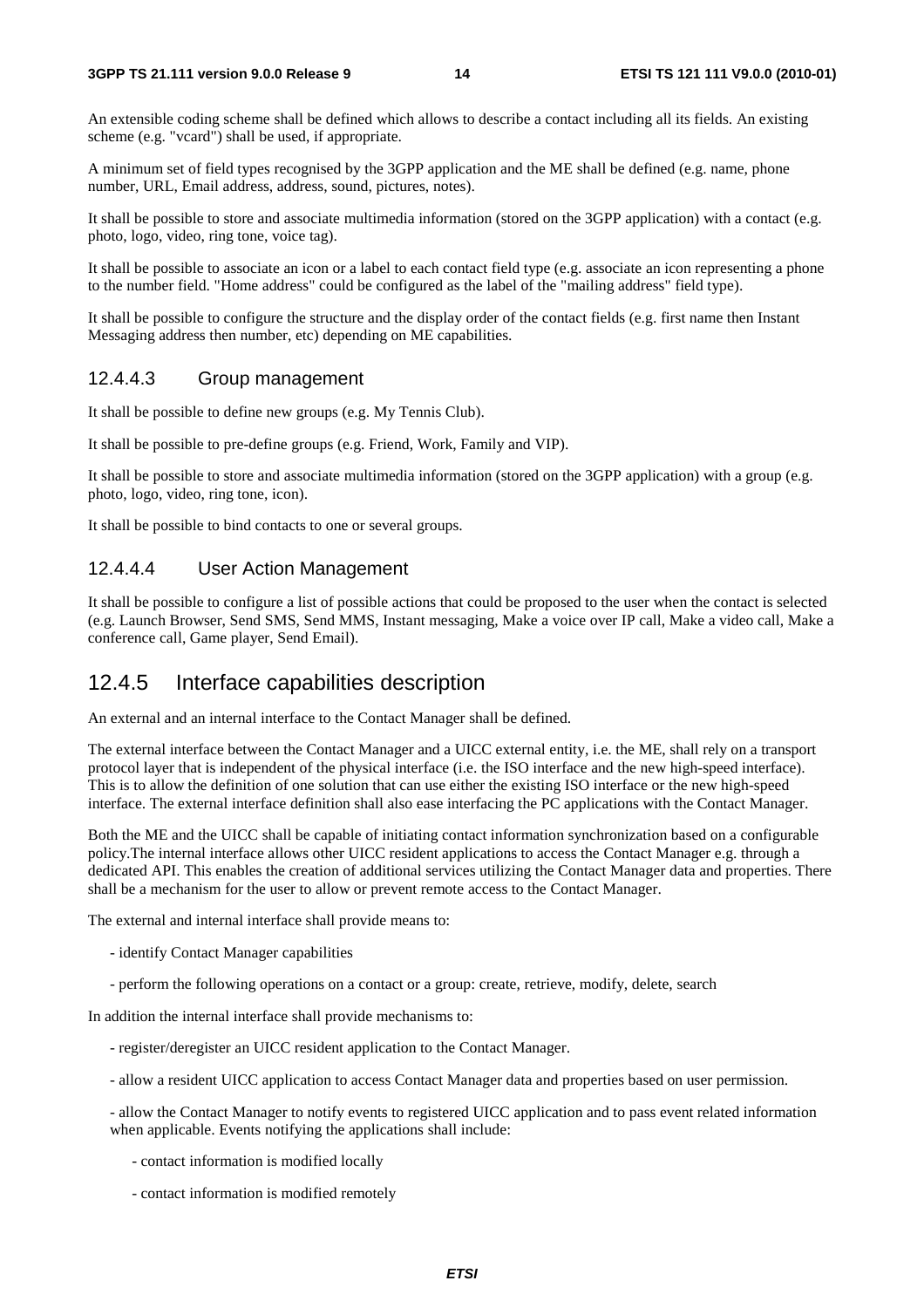- change of contact manager configuration

#### 12.4.6 Efficient browsing and searching

The Contact Manager interfaces should allow efficient searching and browsing of the contacts (i.e. the user experience browsing the Contact Manager should be acceptable).

#### 12.4.7 Associated services

#### 12.4.7.1 Memory management

It shall be possible to determine the number of stored contacts and the amount of the available and used Contact Manager memory.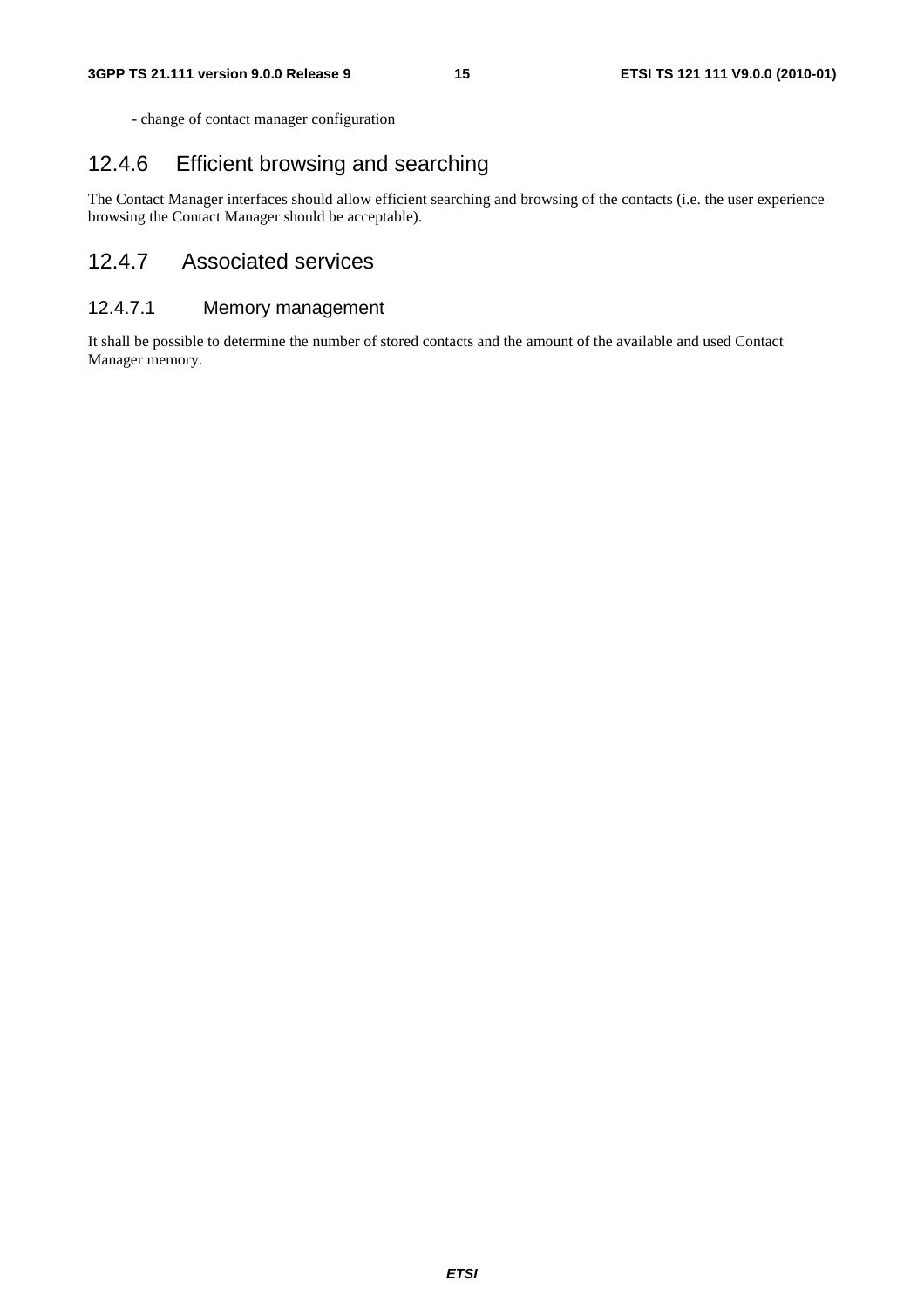# Annex A (informative): Change history

The table below indicates all change requests that have been incorporated into the present document since it was initially approved by 3GPP TSG T and subsequently 3GPP TSG CT.

| <b>Change history</b> |              |                 |           |                |     |                                                           |       |            |
|-----------------------|--------------|-----------------|-----------|----------------|-----|-----------------------------------------------------------|-------|------------|
| <b>Date</b>           | TSG#         | <b>TSG Doc.</b> | <b>CR</b> | Rev            | Cat | Subject/Comment                                           | Old   | <b>New</b> |
| 1999-06               | TP-03        | TP-99085        |           |                |     | Draft specification first approved at TSG-T #3            | 2.0.0 | 3.0.0      |
| 1999-12               | TP-06        | TP-99255        | 001       |                | D   | References to new specifications and editorial changes    | 3.0.0 | 3.0.1      |
| 2000-04               | <b>TP-07</b> | TP-000017       | 002       |                | F   | Location of the UIA (3GPP integrity algorithm) aligned    | 3.0.1 | 3.1.0      |
|                       |              |                 |           |                |     | with 33.102                                               |       |            |
| 2000-07               | <b>TP-08</b> | TP-000097       | 003       |                | F   | Clarification of USIM application selection               | 3.1.0 | 3.2.0      |
|                       |              | TP-000097       | 004       |                | F   | Alignment with 33.102: removal of Enhanced User           |       |            |
|                       |              |                 |           |                |     | Identity Confidentiality (EUIC) from R99                  |       |            |
| 2000-10               | TP-09        | TP-000150       | 005       |                | F   | Partial AID selection requirements                        | 3.2.0 | 3.3.0      |
| 2001-03               | <b>TP-11</b> |                 |           |                |     | Issued as version 4.0.0 in order to create a complete set | 3.3.0 | 4.0.0      |
|                       |              |                 |           |                |     | of specifications for release 4. The contents of version  |       |            |
|                       |              |                 |           |                |     | 4.0.0 are identical to the contents of version 3.3.0      |       |            |
| 2002-06               | TP-16        |                 |           |                |     | Issued as version 5.0.0 in order to create a complete set | 4.0.0 | 5.0.0      |
|                       |              |                 |           |                |     | of specifications for release 5. The contents of version  |       |            |
|                       |              |                 |           |                |     | 5.0.0 are identical to the contents of version 4.0.0      |       |            |
| 2002-09               | <b>TP-17</b> | TP-020208       | 009       |                | A   | Clarification on the use of the USIM and the SIM          | 5.0.0 | 5.1.0      |
| 2004-03               | TP-23        | TP-040023       | 010       |                | C   | Update with respect to the third form factor and removal  | 5.1.0 | 6.0.0      |
|                       |              |                 |           |                |     | of an unused reference                                    |       |            |
| 2004-06               | <b>TP-24</b> | TP-040100       | 011       |                | D   | Release 6 alignment                                       | 6.0.0 | 6.1.0      |
| 2005-06               | CT-28        | CP-050136       | 015       |                | A   | ISO/IEC 7816-Series Revision                              | 6.1.0 | 6.2.0      |
| 2006-05               | CT-32        | CP-060349       | 0017      | 1              | F   | Review of TS 21.111, USIM and IC Card Requirements        | 6.2.0 | 6.3.0      |
| 2006-09               | CT-33        | action item     |           |                |     | MCC to raise spec to Rel-7                                | 6.3.0 | 7.0.0      |
| 2007-03               | CT-35        | CP-070070       | 0019      | $\overline{2}$ | B   | Requirements for the Enhanced USIM phonebook              | 7.0.0 | 8.0.0      |
| 2007-10               |              |                 |           |                |     | Editorial correction to cover page                        | 8.0.0 | 8.0.1      |
| 2007-12               | CT-38        | CP-070839       | 0020      | 2              | B   | Completion of the requirements for the Enhanced USIM      | 8.0.1 | 8.1.0      |
|                       |              |                 |           |                |     | phonebook                                                 |       |            |
|                       |              |                 |           |                |     | Renaming of the feature to Contact Manager.               |       |            |
|                       |              |                 |           |                |     | Contact Manager moved to a dedicated section              |       |            |
| 2008-05               | $CT-40$      | CP-080384       | 0023      | 2              | F   | Update and correct references and pointers to             | 8.1.0 | 8.2.0      |
|                       |              |                 |           |                |     | references                                                |       |            |
| 2009-12               | CT-46        | CP-091042       | 0025      | 2              | F   | References update                                         | 8.2.0 | 8.3.0      |
| 2009-12               | CT-46        |                 |           |                |     | Upgrade of the specification to Rel-9                     | 8.3.0 | 9.0.0      |